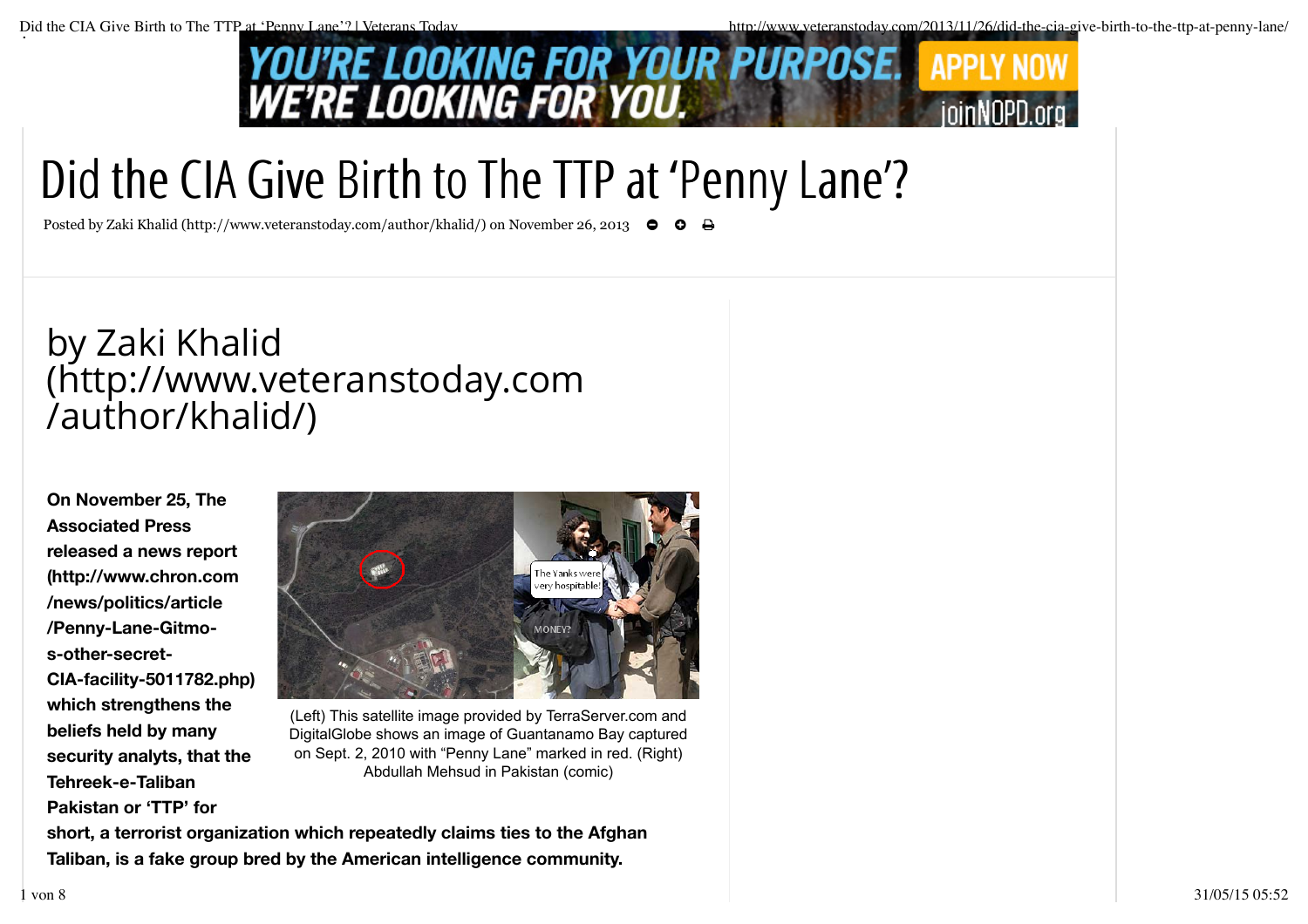Did the CIA Give Birth to The TTP at 'Penny Lane'?||Veterans Today (until 2006) near the main http://www.veteranstoday.com/2013/11/26/did-the-cia-give-birth-to-the-ttp-at-penny-lane/<br>|- According to the report, the CIA had Guantanamo Bay prison, dubbed "*Penny Lane*", where captured jihadists and fighters from Afghanistan were turned into double agents. This fundamentally required that those who agreed in being American spies would guarantee full cooperation in "*killing terrorists*" (or, in other words, targeting elements who are eyesore for the US).

Captives who signed up to be double agents were offered millions of dollars from the CIA's (read American taxpayers' money) secret account (Codename 'Pledge'), along with safety for their families.

But that's not all. According to a report in the Voice of Russia (http://voiceofrussia.com/news/2013\_11\_26/CIA-offers-freedom-and-pornoto-Gitmo-prisoners-for-killing-Al-Qaeda-terrorists-4928/) compiled from various established sources, a few of these prospective double agents who were apparently lured by opportunities to be filthy rich and yet retain their iconic *'warlord'* status, would sometimes request for porn material. It is said that Penny Lane was quite comfortable, in comparison to Guantanamo Bay prison, as it had beds, private kitchens and also a small patio.

The militants who decided once and for all to end fighting American forces signed formal agreements to work for the CIA. One prisoner though, was reportedly forced into agreeing because the CIA threatened of harming his children.

## **The CIA + Abdullah Mehsud = TTP is born**

Abdullah Mehsud can be described as one of the key founders of the TTP, an organization whose country-wide attacks in Pakistan have resulted in 15,681 armed forces casualties. Similarly, approximately 5,152 civilians have been killed and 5,678 injured in bomb blasts and suicide attacks since 2008. These statistics were presented by legal counsels for Pakistan's intelligence agencies (http://tribune.com.pk/story/527016/pakistani-victims-war-on-terror-toll-putat-49000/) at the Supreme Court on 26 March 2013.

Abdullah Mehsud had lost a leg in a landmine explosion in 1996 and was captured  $\frac{1}{2}$  von 8 section and the later by Uzbek-origin Afghan commander Abdul Rashid Dostum while  $_{2}$  von 8  $_{31}$  and  $_{31/05/15}$   $_{31/05/15}$   $_{35:52}$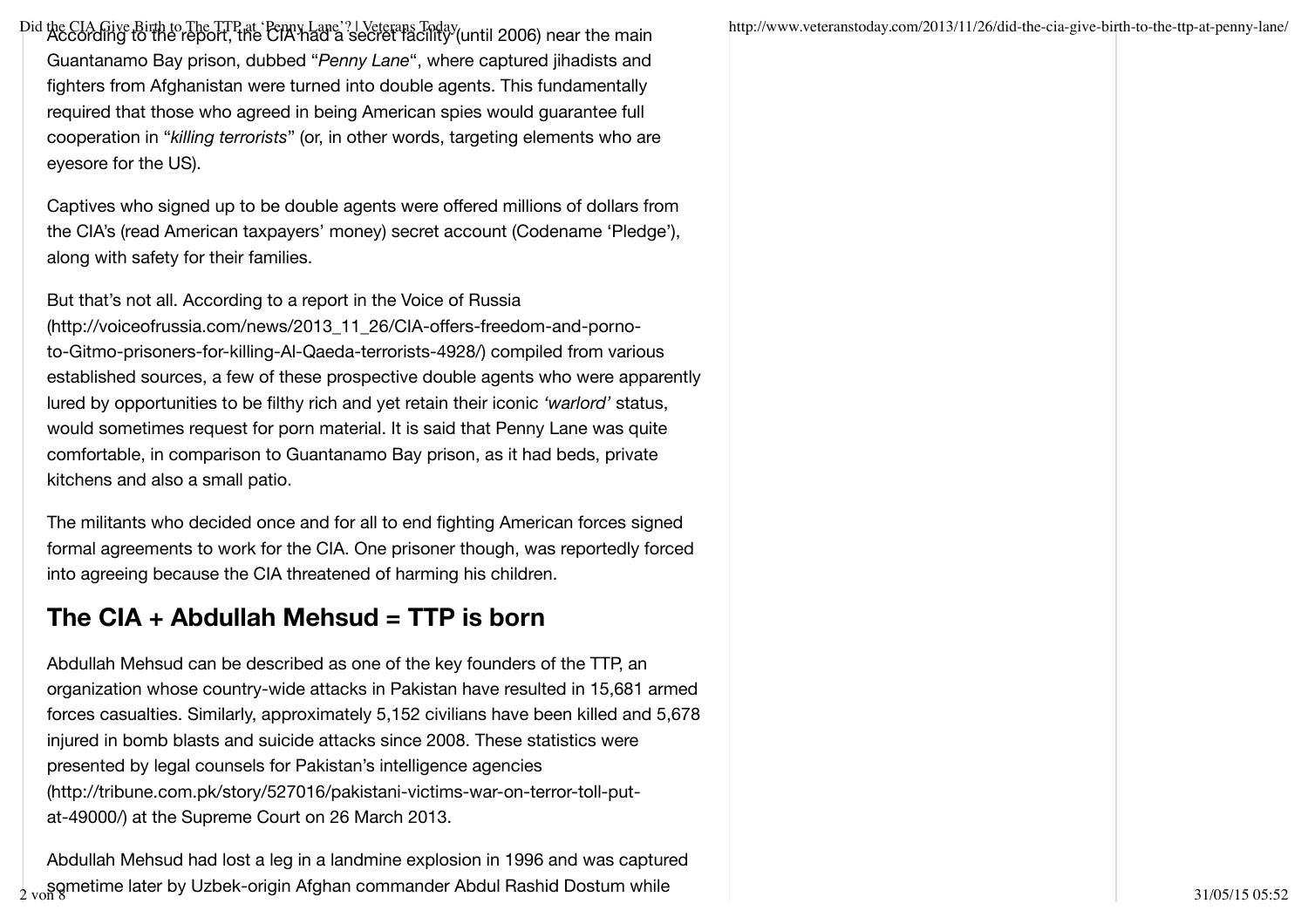Did the CIA Give Birth to The TTP at 'Penny Lane'?||Veterans Today Camp Delta in Guantanamo http://www.veteranstoday.com/2013/11/26/did-the-cia-give-birth-to-the-ttp-at-penny-lane/<br>|- http://www.veteranstoday.com/2013/11/2 Bay for two years and later, to much surprise and shock, released in March 2004. What's even more astounding is that he was also gifted a prosthetic limb (www.foxnews.com/story/0,2933,161171,00.html) by his captors, according to a statement by Brigadier General Jay Hood who was then running the camp.

A document titled JTF-GTMO Information on Detainees (http://www.defenselink.mil /news/Mar2005/d20050304info.pdf) mentions that Abdullah Mehsud was released because he "*claimed to be an office clerk and driver for the Taliban from 1996 to 1998 or 1999. He consistently denied having any affiliation with al Qaida. He also claimed to have received no weapons or military training due to his handicap (an amputation resulting from when he stepped on a land mine 10 years ago). He claimed that after September 11, 2001 he was forcibly conscripted by the Taliban military*".

This same Abdullah was later named as the commander of Al Qaeda-affiliated militants who ordered his band of subordinate fighters to kidnap two Chinese engineers (http://www.foxnews.com/story/2004/10/12/pakistani-tribesurge-captors-to-free-chinese/) (one was killed during a rescue attempt gone bad).

The Afghan Taliban were displeased with the incident and reportedly booted Abdullah Mehsud out. They were also suspicious of his activities since he was mysteriously released by the US military "crusaders" from Guantanamo.

While in Afghanistan, Abdullah Mehsud had created his own parallel "Taliban" militia and proudly claimed while giving media interviews in Afghanistan, that he was behind a series of attacks (http://www.defenselink.mil /news/d20080613Returntothefightfactsheet.pdf) on Pakistani security forces (unlike the Afghan Taliban who were focused on fighting ISAF-NATO). Upon his return through Zhob in Balochistan province of Pakistan, security forces were aware of his presence and raided the house of Sheikh Ayub Mandokhel to capture him on 24 July 2007. Sheikh Mandokhel was a leader affiliated with the Islamist JUI-F of Maulana Fazlur Rehman. However, before he could be arrested, Abdullah blew himself up (http://dawn.com/news/258040/cornered-militant-blows-himself-up).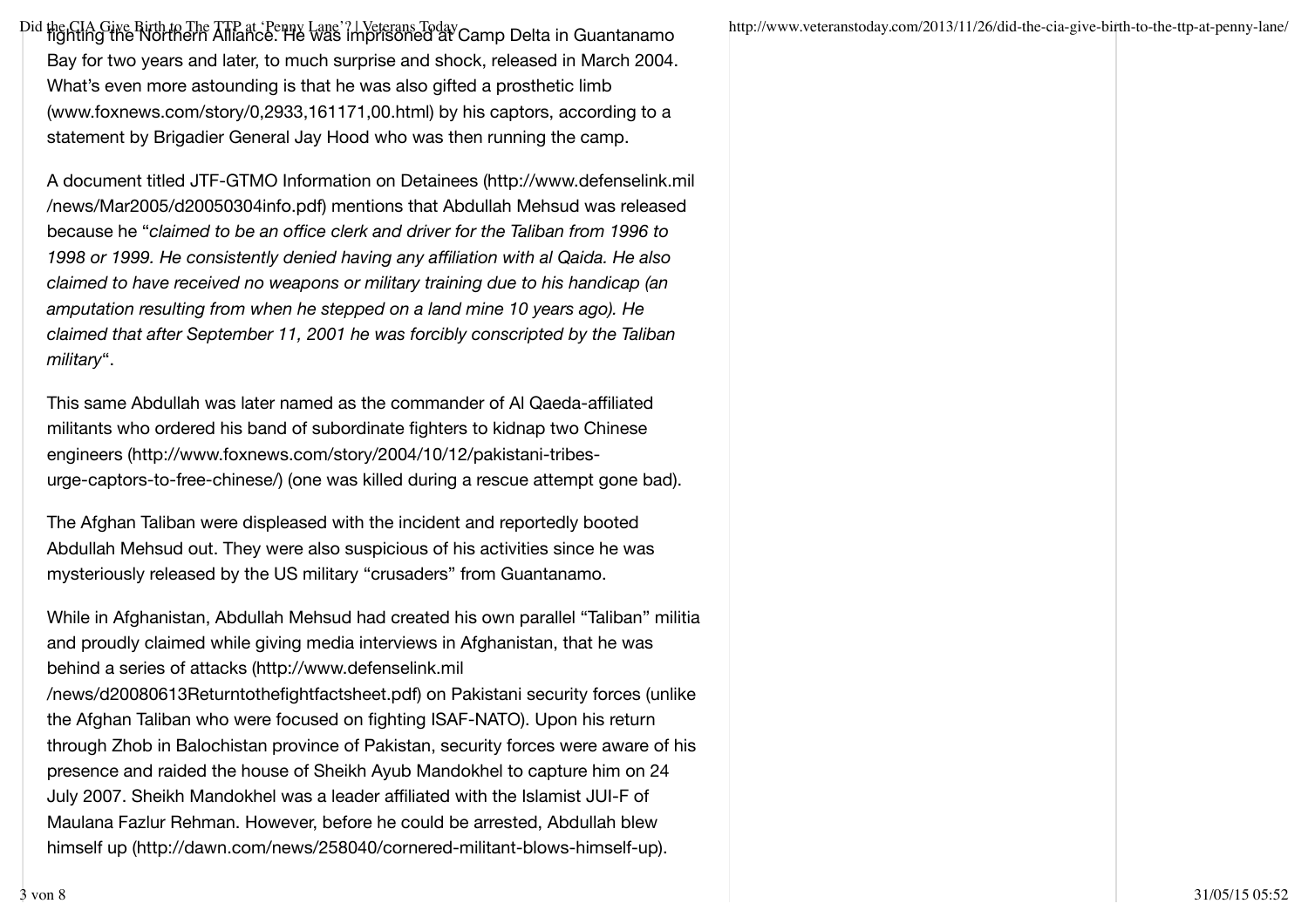Did the CIA Give Birth to The TTP at 'Penny Lane'? | Veterans Today<br>|- http://www.veteranstoday.com/2013/11/26/did-the-cia-give-birth-to-the-ttp-at-penny-lane/<br>|- http://www.veteranstoday.com/2013/11/26/did-the-cia-give-bi dropped in Afghanistan, there were no attacks taking place against Pakistani security forces. This is where a large information vacuum exists and which must be explored further. Had Abdullah Mehsud created a new "Taliban" that would be America's own brand of Islamists?

In an article (http://www.nytimes.com/2009/10/23/world/asia/23taliban.html?\_r=0) for The New Tork Times dated 22 October 2009, journalist Scott Shane quoted an unnamed Afghan Taliban official as saying that for the Pakistani Taliban (TTP), *"there will not be any support from us"*. He added the Afghan Taliban *"don't have interest in fighting against other countries"*.

Furthermore, the Afghan Taliban commander said their mission is to get occupation forces out (of Afghanistan) and *"not get into a fight with a Muslim army"*.

Many journalists and security officials in Western states have been alleging since long that the Afghan Taliban are aided by the Pakistani intelligence agencies. Had that been the case, their so-called assets would have prevented Colonel (retd) Sultan Amir Tarar alias *"Colonel Imam"*, their former teacher from the Afghan war era, from being killed at the hands of Hakeemullah Mehsud (http://newsorigin.com /hakimullah-mehsud-killing-colonel-imam-full-video/), the recently-killed TTP chief.

There are also many other incidents such as this which suggest that had the Afghan Taliban indeed been proxies of the Pakistani agencies, as is routinely alleged, they would have instructed the TTP to stop attacks on Pakistani forces. But this never happened. Instead, as reported earlier, more than 15,000 soldiers and high-ranking armed forces personnel from Pakistan lost their lives.

But then, the question arises, who are these Pakistani Taliban fighting a Muslim army (of Pakistan) which the Afghan Taliban do not wish to fight? Are they a band of militants who were recruited by Abdullah Mehsud and later on joined hands with Baitullah Mehsud?

The ominous release of Abdullah Mehsud, when reviewed today in context of the new disclosures published by the Associated Press, lay bare historical facts and | confirm the fact that he (Abdullah) had been set free because he must have agreed<br>4 von 8 31/05/15 05:52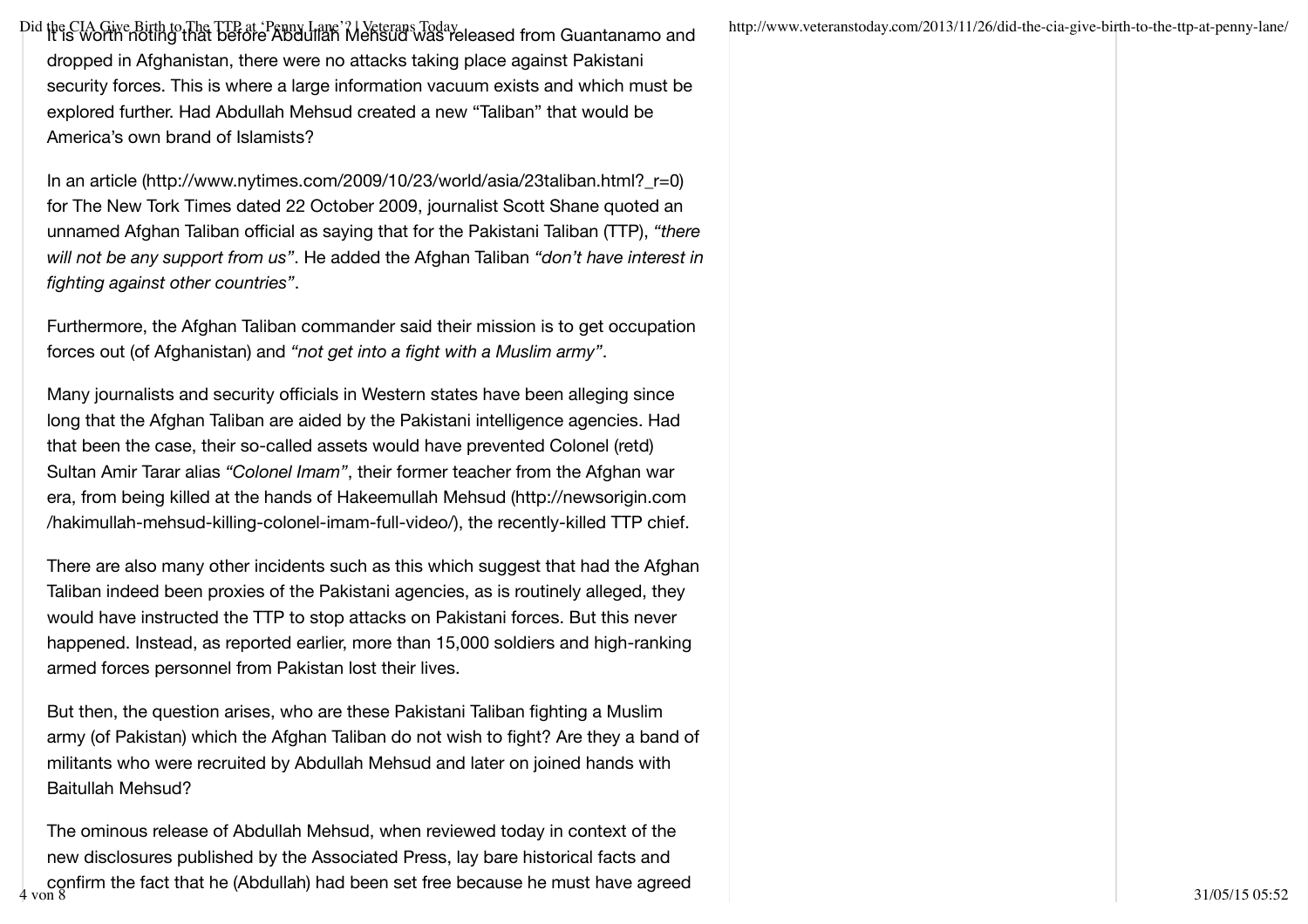Did the CIA Give Birth to The TTP at 'Penny Lane'? Veterans Today Veterans and http://www.veteranstoday.com/2013/11/26/did-the-cia-give-birth-to-the-ttp-at-penny-lane/<br>| http://www.veteranstoday.com/2013/11/26/did-the-cia-US forces not capturing him there again. This also explains why his ideological descendants who later on coalesced to form the TTP are hell-bent on destroying Pakistan.

This also explains why both the Afghan and Pakistani Taliban have been working on different lines, although appearing the same on the outset (basically we have the identical nomenclature to blame for mass confusion).

Felix Kuehn, renowned researcher on terrorism and author of *"An Enemy We Created: The Myth of the Taliban/al-Qaeda Merger in Afghanistan 1970-2010″*, said at an event organized by the Afghanistan Study Group and the Center for International Policy, that although the (Afghan) Taliban and Al Qaeda have some ties, *"they are separate and distinct groups with different constituencies and different goals"*. Kuehn had studied the Taliban and Al Qaeda closely while staying at Kandahar despite extreme risks to his life.

From a report (http://www.thenation.com/blog/160681/taliban-not-al-qaeda#) by Bob Dreyfuss in The Nation: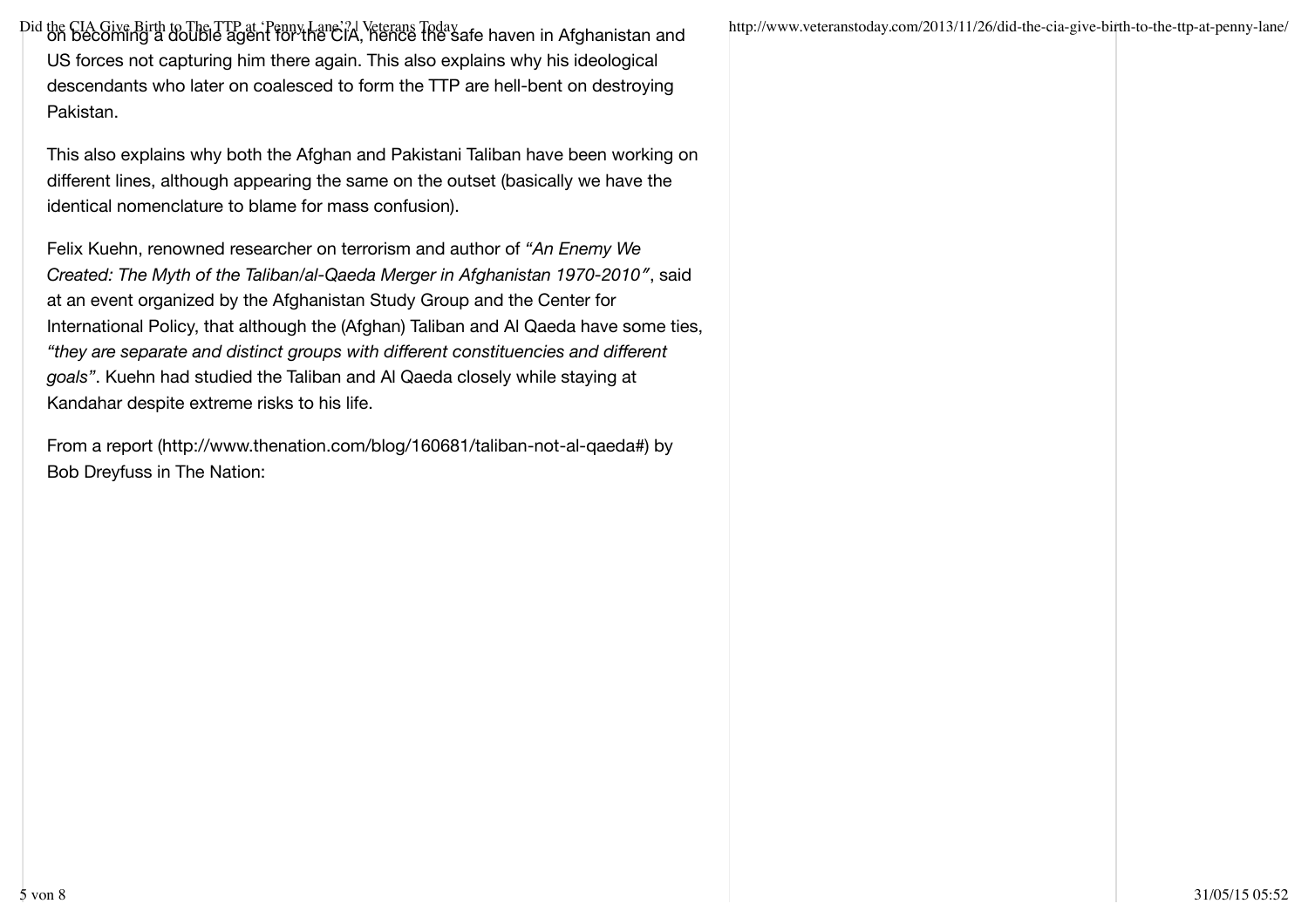*For at least three years, Kuehn and Alex Strick van Linschoten have lived and worked in Kandahar, where they've studied the two organizations, lived with Kandahar citizens, and met people of all political persuasions there, including Taliban commanders. Kuehn points out that the Taliban and Al Qaeda adhere to different strains of Islamic thought, the Taliban associated with Saudi-influenced, Wahhabi-style Hanafi beliefs, and Al Qaeda associated with the more radical, more rigid Hanbali school. The Taliban, of course, are Afghans, and Al Qaeda mostly Arab and almost entirely non-Afghan. Generationally, they are different, too, with most Al Qaeda leaders older than the young commanders of the Taliban, and whereas many Al Qaeda people are professionals and well educated, the Taliban are rural, unschooled, and grew up in places like Kandahar where newspapers were nonexistent and even radios were in the hands of only a privileged few.*

*When Al Qaeda arrived in Afghanistan from Sudan around 1996, says Kuehn, its membership was not more than 30. Al Qaeda fighters, and the growing number of recruits who came to Afghanistan from elsewhere, kept apart from Taliban fighters, who resented Al Qaeda, and there was a great deal of animosity between the two. Osama bin Laden insisted that international actions against the United States and other countries was crucial to his strategy, while Mullah Omar opposed such actions, says Kuehn.*

*"Osama bin Laden's death will have zero impact on the Afghan Taliban," says Kuehn. In part, that's because they "didn't have much a relationship to begin with." Still, he says, it's foolish to expect the Taliban to denounce Al Qaeda or to formally break with the organization, in part because bin Laden and Al Qaeda were Mullah Omar's bridge to the Arab world. Yet when bin Laden was killed, the Taliban's reaction was muted, and its statement —released via the Taliban's semi-official web site—was mild and restrained. (If you haven't spent time reading the Taliban in its own* 6 von 8 31/05/15 05:52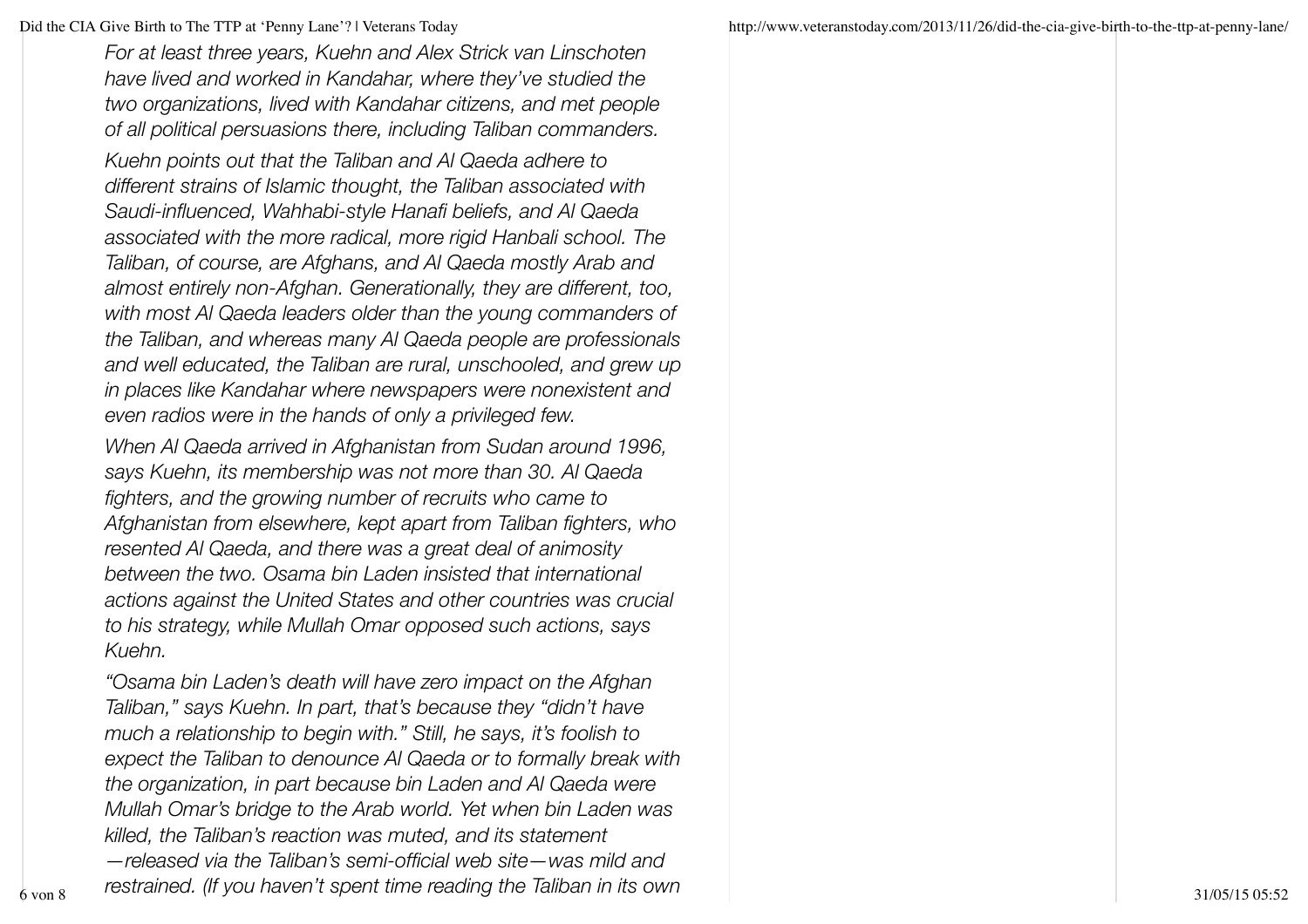Yet, we saw that Hakeemullah Mehsud and his groups under the umbrella of the TTP were openly supportive of, and aligned with, the global Al Qaeda (http://blog.heritage.org/2013/09/24/pakistan-terrorist-attack-bears-hallmarks-of-alqaeda/). The attack on a CIA base (http://www.rfi.fr/actuen/articles /121/article\_6441.asp) by Humam Khalil Abu-Mulal Al-Balawi, who was seen in a video statement released by the Umar Media of TTP to be sitting next to Hakeemullah Mehsud, was most possibly a false attack which the CIA itself ordered as a stunt to prove it has no ties with the TTP.

Later, we saw Baitullah Mehsud, then Hakeemullah Mehsud (who lived in a luxurious \$120,000 mansion (http://www.thenews.com.pk/article-125021-Farmhouse-where-Hakimullah-died-was-worth-\$120,000:-report)), continue the legacy of this fake brand of Taliban. Or putting it more precisely, the CIA brand of Taliban (http://www.veteranstoday.com/2012/12/16/cias-brand-of-taliban-now-comewith-tattoos/). A group which has caused more damage to Pakistan than any other through brainwashed suicide-attack blasts, IED explosions, urban warfare, destruction of strategic defence equipment in use by the Pakistan Army, Air Force and Navy, bombing of ISI offices, murder of thousands of innocent civilians, beheading of hundreds of Pakistan Army troops, and what not.

It is most likely that the birth of these murderers' ideology took place at the once-secret Penny Lane facility.

And when the controllers of these cheap hirelings and ignorant *"holy warriors"* of the Pakistani Taliban, who liaise between Langley and FATA/Afghanistan are no longer needed, they are simply disposed by being *"droned"* to death, just like Baitullah and Hakeemullah were. That is the destiny awaiting every worthless CIA asset.

Many sectors of the Pakistani society were well-aware of these facts but these mainstream revelations (still not complete though) are ample proof that the US has played a major role in destabilizing Pakistan, as it wants to avenge its own strategic blunders which it committed by unnecessarily invading Afghanistan.